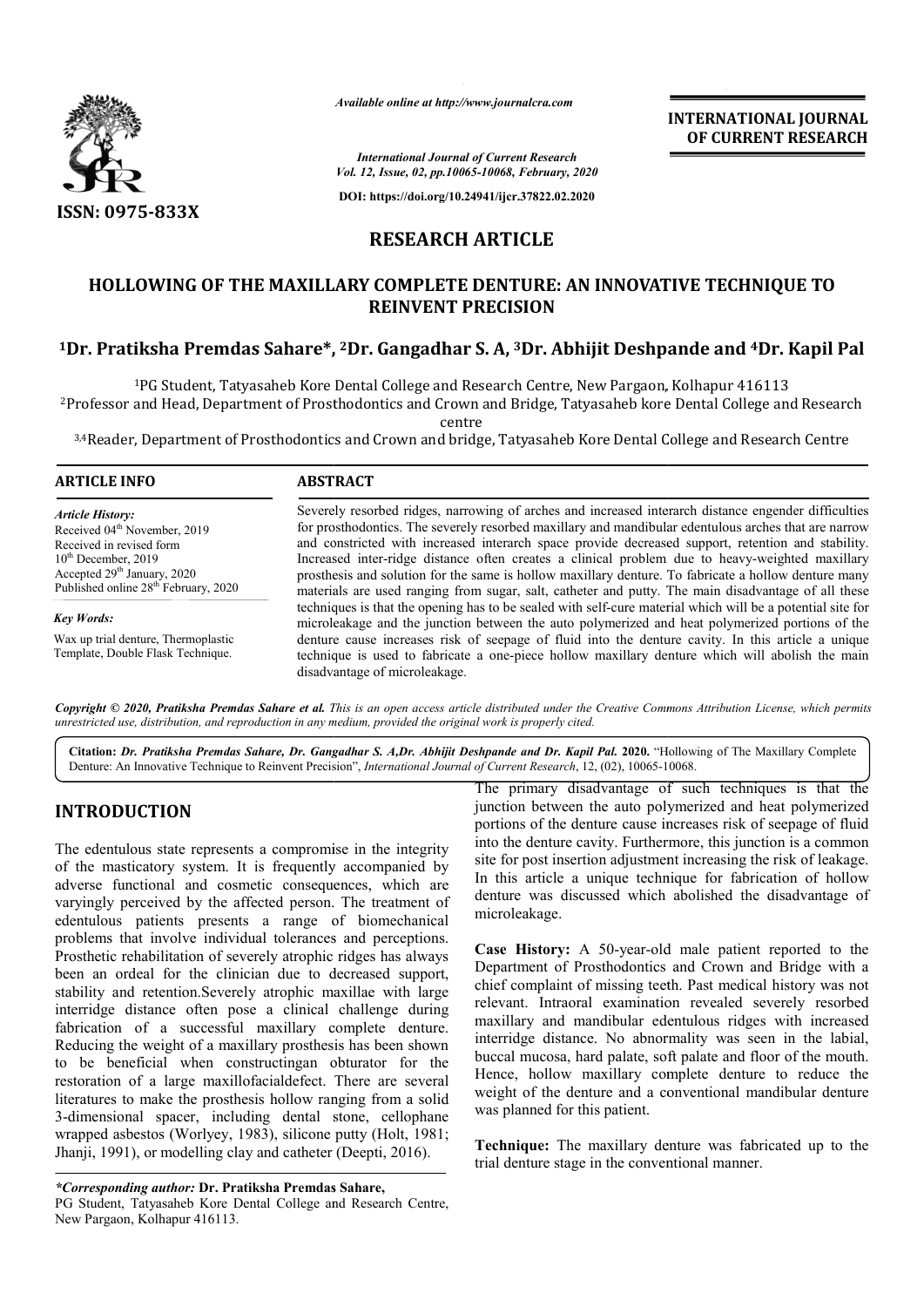

**Fig. 1. Template of wax up denture**



**Fig. 2. 1st Flasking of denture**



**Fig. 3. Split Flaskin**



**Fig. 4. Dewaxed 2nd flask**



**Fig. 5. Processed 2nd flask**



**Fig. 6. Checking the space with template**



**Fig. 7. Clay in between the template**



**Fig. 8. Clay template for packing**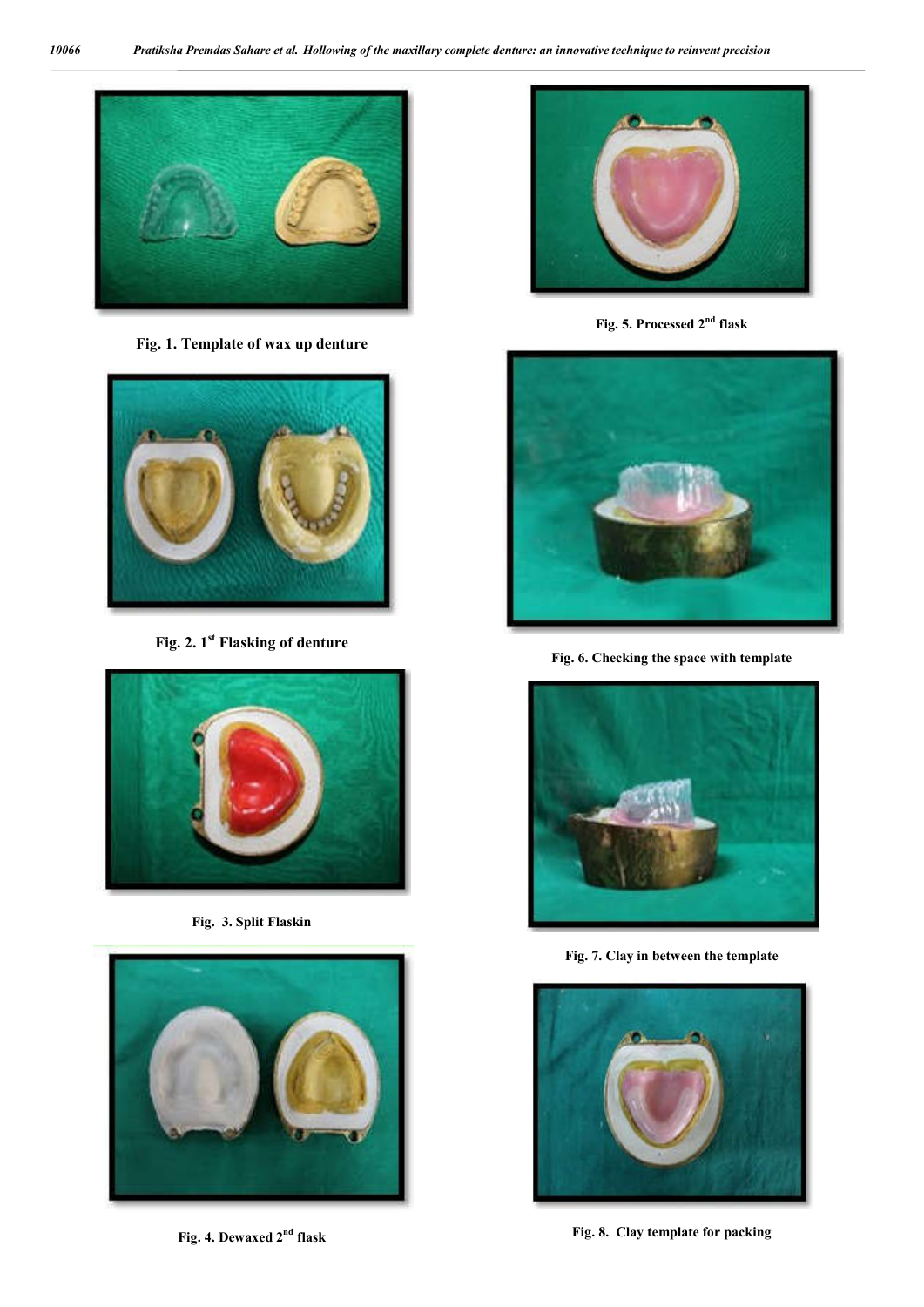

**Fig. 9. Trial closure using clay template**



**Fig. 10. Light weight denture**



**Fig. 11. Hollow denture**

**Step No- 01:** The wax up trial denture base was duplicated, cast was made with dental stone and thermoplastic template was made of the trial cast to see the space available for hollowing the denture (Fig. 1).

**Step No- 02**: Split flasking (The double-flask technique described by Chalian and Barnett) was used to process the denture.

**Step No- 03**: After dewaxing, 2mm of wax sheet was adapted onto the maxillary edentulous cast and fabrication of heat cure denture base was done (Fig. 3,4,5).

**Step No- 04:** On the maxillary edentulous cast the thermoplastic template fabricated previously was placed along with clay in between to check for hollow space (Fig. 6).

**Step No- 05:** The template was removed and another template for the clay was fabricated (Fig. 7 & 8).

**Step No-06:** Now to hollow the available space during 2<sup>nd</sup> packing the thermoplastic template of the clay was placed over the maxillary cast and trial closure was done along with clay to stabilize the template (Fig. 9).

**Step No- 07:** After trail closure the clay was removed from the template for final packing. The flask was pressed under hydraulic press, clamped and a conventional polymerization cycle was adopted. The processed denture was retrieved and polished.

## **DISCUSSION**

Extensive volume of the denture base material in the prosthesis provided to patients with severe residual ridge resorption causes poor denture bearing ability. Two techniques are commonly used to make the maxillary denture light weighted: A two-piece denture or a hollow maxillary denture. In a twopiece denture, the relocation and approximation of the detachable part is difficult for the patient. Another way to reduce the weight of the prosthesis has been tried by various authors by making the denture hollow. Hollow dentures not only help in reducing the weight of the denture but also reduce the extra loads on underlying tissues and remaining amount of bone. Previously, vinyl poly-siloxane putty was being used for the fabrication of hollow prosthesis.<sup>9</sup> However, removal of putty from within the cavity, especially from the anterior region was found to be very difficult. Methods have also described fabrication of dentures in two parts and fusing these segments using auto-polymerizing resin. The long-seated junction creates a site of potential leakage and discoloration over a period of time. The use of surgical catheter and orthodontic wires<sup>8</sup> for the fabrication of hollow cavity will create an area for repair using auto polymerized resins which in turns causes percolation of fluids. To overcome these disadvantages the technique used in this article gives the desirable outcome without any disadvantages. In this article one-piece hollow denture without retrievability of the material is discussed which will overcome the disadvantages of conventional hollow dentures. Thus, the success of prosthetic treatment is predicted not only on manual dexterity, but also on the ability of the dentist to relate to patients and to understand their needs.

### **Conclusion**

This technique describes the fabrication of a hollow denture, using modelling clay and thermoplastic sheet, which are easily available materials. The thermoplastic sheet incorporated within the denture base material during denture packing stage resulted in the fabrication of a one – piece hollow maxillary complete denture for a severely atrophic maxillary arch thus eliminating the biggest disadvantage of retrieval of material for hollowing.

## **REFERENCES**

- Boucher's prosthodontic treatment for edentulous patients 9<sup>th</sup> edition page no 03
- Worlyey JL, Kniejski ME. A method for controlling the thickness of hollow obturator prosthesis. J Prosthet Dent. 1983; 50:227-9.
- Holt RA., Jr A hollow complete lower denture. J Prosthet Dent. 1981; 45:452–4.